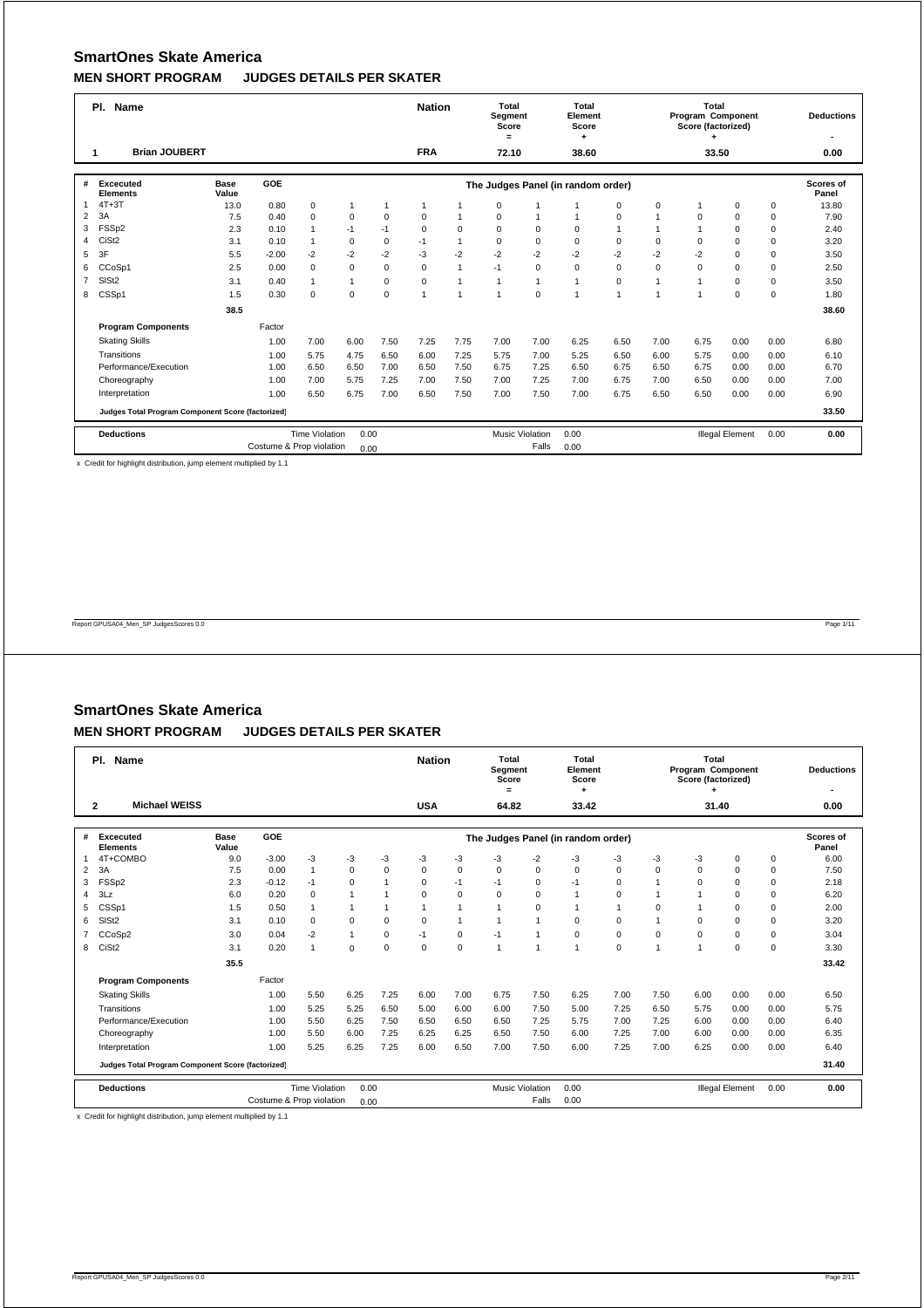|                | PI.<br>Name                                       |             | <b>Nation</b>            |                       | Total<br>Segment<br>Score<br>$=$ |                | Total<br>Element<br>Score<br>٠ |             |              | Total<br>Program Component<br>Score (factorized) |                                    |             | <b>Deductions</b> |          |                        |      |           |
|----------------|---------------------------------------------------|-------------|--------------------------|-----------------------|----------------------------------|----------------|--------------------------------|-------------|--------------|--------------------------------------------------|------------------------------------|-------------|-------------------|----------|------------------------|------|-----------|
|                | Roman SEROV<br>3                                  |             |                          |                       |                                  |                | <b>ISR</b>                     |             | 62.24        |                                                  | 34.34                              |             |                   | 27.90    |                        |      | 0.00      |
| #              | <b>Excecuted</b>                                  | <b>Base</b> | <b>GOE</b>               |                       |                                  |                |                                |             |              |                                                  |                                    |             |                   |          |                        |      | Scores of |
|                | <b>Elements</b>                                   | Value       |                          |                       |                                  |                |                                |             |              |                                                  | The Judges Panel (in random order) |             |                   |          |                        |      | Panel     |
| $\mathbf{1}$   | $3F+3T$                                           | 9.5         | $-0.60$                  | $-1$                  | $\mathbf 0$                      | $\Omega$       | $-1$                           | $-1$        | $-1$         | $-1$                                             | $\mathbf 0$                        | $\mathbf 0$ | $\Omega$          | $\Omega$ | $\Omega$               | 0    | 8.90      |
| $\overline{2}$ | 3A                                                | 7.5         | 0.40                     | $\mathbf 0$           | $\mathbf{1}$                     | $\overline{1}$ | $\overline{1}$                 | $\mathbf 0$ | $\mathbf{1}$ | 0                                                | $\overline{1}$                     | 0           | $\mathbf{1}$      |          | $\Omega$               | 0    | 7.90      |
| 3              | FSSp2                                             | 2.3         | 0.00                     | $\mathbf{1}$          | $\mathbf 0$                      | $\Omega$       | $\mathbf 0$                    | $\mathbf 0$ | 0            | $\Omega$                                         | $\Omega$                           | $\Omega$    | $\Omega$          |          | $\Omega$               | 0    | 2.30      |
| $\overline{4}$ | SISt1                                             | 2.0         | 0.00                     | $\Omega$              | $\Omega$                         | $\Omega$       | $-1$                           | $\Omega$    | 0            | $\Omega$                                         | $\Omega$                           | $\Omega$    | $\Omega$          | $\Omega$ | $\Omega$               | 0    | 2.00      |
| 5              | 3Lz                                               | 6.0         | $-0.20$                  | $\Omega$              | $\mathbf 0$                      | $\Omega$       | $-1$                           | $\mathbf 0$ | $-1$         | $-1$                                             | $\Omega$                           | $\Omega$    | $\Omega$          | $\Omega$ | $\Omega$               | 0    | 5.80      |
| 6              | CCSp1                                             | 1.5         | 0.40                     | $\mathbf{1}$          | $\overline{1}$                   | $\overline{1}$ | $\overline{1}$                 | 1           | 0            | $\mathbf 0$                                      | $\mathbf{1}$                       | $\mathbf 0$ | $\Omega$          |          | $\Omega$               | 0    | 1.90      |
| $\overline{7}$ | CiSt <sub>2</sub>                                 | 3.1         | 0.00                     | $\mathbf 0$           | $\mathbf 0$                      | $\Omega$       | $-1$                           | $\Omega$    | 0            | $\mathbf 0$                                      | $\mathbf 0$                        | $\mathbf 0$ | $\Omega$          | $\Omega$ | $\Omega$               | 0    | 3.10      |
| 8              | CCoSp1                                            | 2.5         | $-0.06$                  | $-1$                  | $\mathbf 0$                      | $\overline{1}$ | $\mathbf 0$                    | $\mathbf 0$ | 0            | $\mathbf 0$                                      | $-1$                               | $\mathbf 0$ | $\Omega$          | $\Omega$ | $\Omega$               | 0    | 2.44      |
|                |                                                   | 34.4        |                          |                       |                                  |                |                                |             |              |                                                  |                                    |             |                   |          |                        |      | 34.34     |
|                | <b>Program Components</b>                         |             | Factor                   |                       |                                  |                |                                |             |              |                                                  |                                    |             |                   |          |                        |      |           |
|                | <b>Skating Skills</b>                             |             | 1.00                     | 5.00                  | 6.75                             | 5.75           | 5.75                           | 6.00        | 5.50         | 5.75                                             | 5.25                               | 5.75        | 5.50              | 6.25     | 0.00                   | 0.00 | 5.70      |
|                | Transitions                                       |             | 1.00                     | 5.25                  | 6.25                             | 5.00           | 5.50                           | 5.50        | 4.50         | 5.50                                             | 4.75                               | 5.50        | 5.00              | 5.75     | 0.00                   | 0.00 | 5.45      |
|                | Performance/Execution                             |             | 1.00                     | 5.25                  | 6.50                             | 5.25           | 5.75                           | 6.00        | 5.00         | 5.75                                             | 5.50                               | 5.50        | 5.25              | 6.00     | 0.00                   | 0.00 | 5.70      |
|                | Choreography                                      |             | 1.00                     | 5.25                  | 6.00                             | 5.50           | 5.00                           | 6.25        | 5.50         | 5.50                                             | 5.25                               | 5.75        | 5.00              | 6.25     | 0.00                   | 0.00 | 5.55      |
|                | Interpretation                                    |             | 1.00                     | 5.00                  | 6.25                             | 5.50           | 4.75                           | 6.25        | 5.00         | 5.50                                             | 5.25                               | 5.50        | 5.00              | 6.00     | 0.00                   | 0.00 | 5.50      |
|                | Judges Total Program Component Score (factorized) |             |                          |                       |                                  |                |                                |             |              |                                                  |                                    |             |                   |          |                        |      | 27.90     |
|                | <b>Deductions</b>                                 |             |                          | <b>Time Violation</b> | 0.00                             |                |                                |             |              | <b>Music Violation</b>                           | 0.00                               |             |                   |          | <b>Illegal Element</b> | 0.00 | 0.00      |
|                |                                                   |             | Costume & Prop violation |                       | 0.00                             |                |                                |             |              | Falls                                            | 0.00                               |             |                   |          |                        |      |           |

x Credit for highlight distribution, jump element multiplied by 1.1

Report GPUSA04\_Men\_SP JudgesScores 0.0 Page 3/11

### **SmartOnes Skate America**

#### **MEN SHORT PROGRAM JUDGES DETAILS PER SKATER**

|                | PI.<br><b>Name</b>                                |                      |                          |                       | <b>Nation</b> |              | <b>Total</b><br>Segment<br>Score<br>$=$ |                | Total<br>Element<br>Score |                        |                                    | Total<br>Program Component<br>Score (factorized) |                |                | <b>Deductions</b>      |             |                           |
|----------------|---------------------------------------------------|----------------------|--------------------------|-----------------------|---------------|--------------|-----------------------------------------|----------------|---------------------------|------------------------|------------------------------------|--------------------------------------------------|----------------|----------------|------------------------|-------------|---------------------------|
|                | <b>Ryan JAHNKE</b><br>4                           |                      |                          |                       |               |              | <b>USA</b>                              |                | 60.83                     |                        | 32.48                              |                                                  |                | 29.35          |                        |             | 1.00                      |
| #              | <b>Excecuted</b><br><b>Elements</b>               | <b>Base</b><br>Value | <b>GOE</b>               |                       |               |              |                                         |                |                           |                        | The Judges Panel (in random order) |                                                  |                |                |                        |             | <b>Scores of</b><br>Panel |
| 1              | 3A                                                | 7.5                  | $-3.00$                  | $-3$                  | -3            | -3           | -3                                      | -3             | -3                        | -3                     | -3                                 | 0                                                | -3             | -3             | 0                      | 0           | 4.50                      |
| 2              | $3F+3T$                                           | 9.5                  | $-0.40$                  | $-1$                  | $-1$          | $\Omega$     | $\mathbf 0$                             | $-1$           | $\mathbf 0$               | $\Omega$               | $\Omega$                           | $\Omega$                                         | $\Omega$       | $-1$           | $\mathbf 0$            | $\mathbf 0$ | 9.10                      |
| 3              | CSSp1                                             | 1.5                  | 0.30                     | $\mathbf{1}$          | $\Omega$      | $\Omega$     | $\mathbf{1}$                            | $\overline{1}$ | $\overline{1}$            | $\Omega$               |                                    | $\Omega$                                         |                |                | $\Omega$               | $\mathbf 0$ | 1.80                      |
| 4              | CiSt <sub>2</sub>                                 | 3.1                  | 0.00                     | $\Omega$              | 0             | $\Omega$     | $\Omega$                                | $\mathbf 0$    | $\mathbf{1}$              | $\Omega$               | $\Omega$                           | $\Omega$                                         | 1              |                | $\Omega$               | $\mathbf 0$ | 3.10                      |
| 5              | 3Lz                                               | 6.0                  | 0.60                     | $\overline{2}$        | $\mathbf 0$   | $\mathbf{1}$ | $\Omega$                                | $\overline{1}$ | $\mathbf 0$               | $-1$                   | 1                                  | 1                                                | $\overline{1}$ |                | 0                      | $\mathbf 0$ | 6.60                      |
| 6              | FSSp2                                             | 2.3                  | $-0.12$                  | 1                     | $-1$          | $-1$         | $\Omega$                                | $-1$           | $-1$                      | $\Omega$               | $-1$                               | $\Omega$                                         | $\Omega$       | $\Omega$       | $\Omega$               | $\mathbf 0$ | 2.18                      |
| $\overline{7}$ | SISt1                                             | 2.0                  | 0.10                     | $\overline{1}$        | 0             | $\Omega$     | $\Omega$                                | $\overline{1}$ | 2                         | $\Omega$               | $\Omega$                           | $\Omega$                                         | $\Omega$       | $\overline{1}$ | $\Omega$               | $\mathbf 0$ | 2.10                      |
| 8              | CCoSp2                                            | 3.0                  | 0.10                     | $\mathbf{1}$          | 0             | $\mathbf 0$  | $\mathbf 0$                             | $\overline{1}$ | 1                         | $\mathbf 0$            | $\mathbf 0$                        | $\mathbf 0$                                      | $\overline{1}$ | $\overline{ }$ | $\mathbf 0$            | $\mathbf 0$ | 3.10                      |
|                |                                                   | 34.9                 |                          |                       |               |              |                                         |                |                           |                        |                                    |                                                  |                |                |                        |             | 32.48                     |
|                | <b>Program Components</b>                         |                      | Factor                   |                       |               |              |                                         |                |                           |                        |                                    |                                                  |                |                |                        |             |                           |
|                | <b>Skating Skills</b>                             |                      | 1.00                     | 6.00                  | 6.00          | 5.50         | 6.25                                    | 6.75           | 6.50                      | 6.25                   | 5.00                               | 5.50                                             | 6.50           | 6.75           | 0.00                   | 0.00        | 6.00                      |
|                | Transitions                                       |                      | 1.00                     | 5.75                  | 5.00          | 5.00         | 4.75                                    | 6.00           | 6.00                      | 6.25                   | 5.00                               | 5.50                                             | 6.00           | 6.00           | 0.00                   | 0.00        | 5.45                      |
|                | Performance/Execution                             |                      | 1.00                     | 6.00                  | 6.25          | 6.00         | 6.75                                    | 6.50           | 7.00                      | 6.50                   | 5.00                               | 5.75                                             | 6.75           | 5.50           | 0.00                   | 0.00        | 6.20                      |
|                | Choreography                                      |                      | 1.00                     | 6.00                  | 5.75          | 5.50         | 5.50                                    | 6.50           | 7.00                      | 6.50                   | 5.00                               | 5.25                                             | 7.00           | 7.00           | 0.00                   | 0.00        | 5.80                      |
|                | Interpretation                                    |                      | 1.00                     | 5.50                  | 6.00          | 5.25         | 6.00                                    | 6.50           | 7.25                      | 6.50                   | 5.00                               | 5.50                                             | 7.00           | 6.75           | 0.00                   | 0.00        | 5.90                      |
|                | Judges Total Program Component Score (factorized) |                      |                          |                       |               |              |                                         |                |                           |                        |                                    |                                                  |                |                |                        |             | 29.35                     |
|                | <b>Deductions</b>                                 |                      |                          | <b>Time Violation</b> | 0.00          |              |                                         |                |                           | <b>Music Violation</b> | 0.00                               |                                                  |                |                | <b>Illegal Element</b> | 0.00        | $-1.00$                   |
|                |                                                   |                      | Costume & Prop violation |                       | 0.00          |              |                                         |                |                           | Falls                  | $-1.00$                            |                                                  |                |                |                        |             |                           |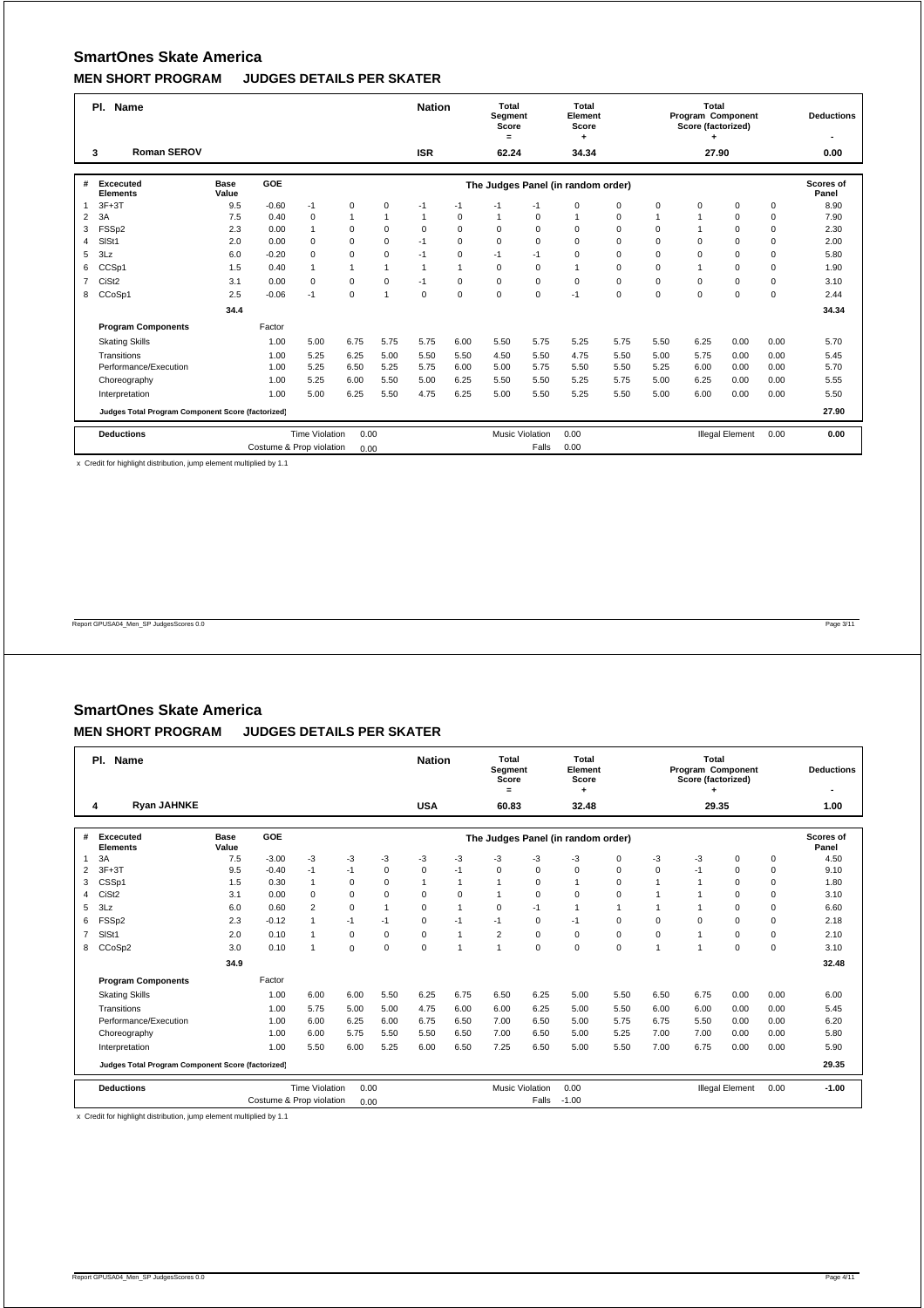|                | PI.<br>Name                                       |                      | <b>Nation</b>            |                       | Total<br>Segment<br>Score<br>$=$ |          | Total<br>Element<br>Score<br>٠ |                |              | Total<br>Program Component<br>Score (factorized) |                                    |             | <b>Deductions</b> |          |                        |      |                    |
|----------------|---------------------------------------------------|----------------------|--------------------------|-----------------------|----------------------------------|----------|--------------------------------|----------------|--------------|--------------------------------------------------|------------------------------------|-------------|-------------------|----------|------------------------|------|--------------------|
|                | <b>Evan LYSACEK</b><br>5                          |                      |                          |                       |                                  |          | <b>USA</b>                     |                | 54.87        |                                                  | 29.92                              |             |                   | 25.95    |                        |      | 1.00               |
| #              | <b>Excecuted</b><br><b>Elements</b>               | <b>Base</b><br>Value | GOE                      |                       |                                  |          |                                |                |              |                                                  | The Judges Panel (in random order) |             |                   |          |                        |      | Scores of<br>Panel |
| $\mathbf{1}$   | 3A                                                | 7.5                  | $-1.40$                  | $-1$                  | $-2$                             | $-1$     | $-1$                           | $-1$           | $-2$         | $-2$                                             | $-1$                               | $-2$        | $\Omega$          | $-1$     | $\Omega$               | 0    | 6.10               |
| $\overline{2}$ | $3Lz + 3T$                                        | 10.0                 | $-1.00$                  | $-1$                  | $-1$                             | $-2$     | $-1$                           | $-1$           | $-1$         | $-1$                                             | $-1$                               | $-1$        | $\Omega$          | $-1$     | $\Omega$               | 0    | 9.00               |
| 3              | FCSp1                                             | 2.0                  | $-0.18$                  | $\mathbf 0$           | $-1$                             | $\Omega$ | $-1$                           | $-1$           | $-1$         | $\mathbf 0$                                      | $\mathbf 0$                        | $-1$        | $\Omega$          | $-1$     | $\Omega$               | 0    | 1.82               |
| 4              | CiSt <sub>2</sub>                                 | 3.1                  | 0.00                     | $\Omega$              | $\Omega$                         | $\Omega$ | $\Omega$                       | $\mathbf{1}$   | $\mathbf 0$  | $\Omega$                                         | $\Omega$                           | $\Omega$    | $\Omega$          | $\Omega$ | $\Omega$               | 0    | 3.10               |
| 5              | 3F                                                | 5.5                  | $-3.00$                  | $-3$                  | $-3$                             | -3       | $-3$                           | $-3$           | $-3$         | -3                                               | -3                                 | -3          | $-2$              | $-3$     | $\Omega$               | 0    | 2.50               |
| 6              | CSSp1                                             | 1.5                  | 0.30                     | $\mathbf{1}$          | $\mathbf{1}$                     | 1        | $\overline{1}$                 | 1              | $\mathbf{1}$ | $\mathbf 0$                                      | $\mathbf 0$                        | $\mathbf 0$ |                   |          | $\Omega$               | 0    | 1.80               |
| $\overline{7}$ | SIS <sub>t2</sub>                                 | 3.1                  | 0.00                     | $\mathbf 0$           | $\mathbf 0$                      | $\Omega$ | $\Omega$                       | 1              | $\mathbf{1}$ | $\mathbf 0$                                      | $\mathbf 0$                        | $\mathbf 0$ | $\mathbf{1}$      | $\Omega$ | $\Omega$               | 0    | 3.10               |
| 8              | CCoSp1                                            | 2.5                  | 0.00                     | $\mathbf 0$           | $\mathbf 0$                      | $\Omega$ | $\mathbf 0$                    | $\overline{1}$ | 0            | $\Omega$                                         | $\mathbf 0$                        | $\mathbf 0$ | $\Omega$          | $\Omega$ | $\Omega$               | 0    | 2.50               |
|                |                                                   | 35.2                 |                          |                       |                                  |          |                                |                |              |                                                  |                                    |             |                   |          |                        |      | 29.92              |
|                | <b>Program Components</b>                         |                      | Factor                   |                       |                                  |          |                                |                |              |                                                  |                                    |             |                   |          |                        |      |                    |
|                | <b>Skating Skills</b>                             |                      | 1.00                     | 5.50                  | 6.00                             | 5.25     | 5.50                           | 5.50           | 5.75         | 4.50                                             | 4.75                               | 5.25        | 6.75              | 5.00     | 0.00                   | 0.00 | 5.30               |
|                | Transitions                                       |                      | 1.00                     | 5.50                  | 5.00                             | 5.00     | 4.50                           | 5.25           | 5.00         | 4.75                                             | 4.25                               | 5.25        | 6.25              | 3.75     | 0.00                   | 0.00 | 4.95               |
|                | Performance/Execution                             |                      | 1.00                     | 5.50                  | 5.50                             | 5.50     | 5.25                           | 5.50           | 5.75         | 4.75                                             | 4.75                               | 5.50        | 7.00              | 4.75     | 0.00                   | 0.00 | 5.30               |
|                | Choreography                                      |                      | 1.00                     | 5.75                  | 5.50                             | 6.00     | 5.25                           | 5.75           | 6.00         | 4.75                                             | 5.00                               | 5.00        | 6.50              | 5.00     | 0.00                   | 0.00 | 5.30               |
|                | Interpretation                                    |                      | 1.00                     | 5.25                  | 5.75                             | 5.75     | 5.00                           | 5.25           | 6.00         | 4.50                                             | 5.00                               | 5.00        | 6.25              | 4.50     | 0.00                   | 0.00 | 5.10               |
|                | Judges Total Program Component Score (factorized) |                      |                          |                       |                                  |          |                                |                |              |                                                  |                                    |             |                   |          |                        |      | 25.95              |
|                | <b>Deductions</b>                                 |                      |                          | <b>Time Violation</b> | 0.00                             |          |                                |                |              | <b>Music Violation</b>                           | 0.00                               |             |                   |          | <b>Illegal Element</b> | 0.00 | $-1.00$            |
|                |                                                   |                      | Costume & Prop violation |                       | 0.00                             |          |                                |                |              | Falls                                            | $-1.00$                            |             |                   |          |                        |      |                    |

x Credit for highlight distribution, jump element multiplied by 1.1

Report GPUSA04\_Men\_SP JudgesScores 0.0 Page 5/11

### **SmartOnes Skate America**

#### **MEN SHORT PROGRAM JUDGES DETAILS PER SKATER**

|                | PI.<br><b>Name</b>                                |                      | <b>Nation</b>            |                       | <b>Total</b><br>Segment<br>Score<br>$=$ |              | Total<br>Element<br>Score |                |              | Total<br>Program Component<br>Score (factorized) |                                    |             | <b>Deductions</b> |          |                        |             |                           |
|----------------|---------------------------------------------------|----------------------|--------------------------|-----------------------|-----------------------------------------|--------------|---------------------------|----------------|--------------|--------------------------------------------------|------------------------------------|-------------|-------------------|----------|------------------------|-------------|---------------------------|
|                | <b>Nicholas YOUNG</b><br>6                        |                      |                          |                       |                                         |              | <b>CAN</b>                |                | 52.60        |                                                  | 23.40                              |             |                   | 29.20    |                        |             | 0.00                      |
| #              | <b>Excecuted</b><br><b>Elements</b>               | <b>Base</b><br>Value | <b>GOE</b>               |                       |                                         |              |                           |                |              |                                                  | The Judges Panel (in random order) |             |                   |          |                        |             | <b>Scores of</b><br>Panel |
| 1              | $3Lz + 3T$                                        | 10.0                 | 0.00                     | $\mathbf 0$           | 0                                       | $-1$         | $\mathbf 0$               | $-1$           | $-1$         | 0                                                | 0                                  | 0           | -1                | -1       | 0                      | 0           | 10.00                     |
| 2              | 1A                                                | 0.8                  | $-0.50$                  | $-3$                  | $-3$                                    | $-3$         | $-3$                      | -3             | $-3$         | $-3$                                             | $-3$                               | $-3$        | $-3$              | $-3$     | $\mathbf 0$            | $\mathbf 0$ | 0.30                      |
| 3              | CiSt <sub>2</sub>                                 | 3.1                  | 0.10                     | $\mathbf{1}$          | $\Omega$                                | $\mathbf{1}$ | $\Omega$                  | $\overline{1}$ | $\Omega$     | $-3$                                             | $\Omega$                           | $\Omega$    |                   |          | $\Omega$               | $\mathbf 0$ | 3.20                      |
| 4              | FSSp2                                             | 2.3                  | 0.00                     | $\Omega$              | 0                                       | $-1$         | $\Omega$                  | $\mathbf 0$    | $\mathbf 0$  | $\Omega$                                         | $\Omega$                           | $\mathbf 0$ | $\Omega$          | $\Omega$ | $\Omega$               | $\mathbf 0$ | 2.30                      |
| 5              | 2F                                                | 1.7                  | $-1.00$                  | -3                    | $-3$                                    | -3           | -3                        | -3             | $-3$         | $-3$                                             | -3                                 | -3          | -3                | -3       | 0                      | $\mathbf 0$ | 0.70                      |
| 6              | CSSp1                                             | 1.5                  | 0.30                     | $\overline{1}$        | $\mathbf{1}$                            | $\Omega$     | $\blacktriangleleft$      | $\mathbf 0$    | $\mathbf{1}$ | $\Omega$                                         | 1                                  | $\Omega$    | $\Omega$          |          | $\Omega$               | $\mathbf 0$ | 1.80                      |
| $\overline{7}$ | SISt1                                             | 2.0                  | 0.30                     | $\mathbf{1}$          | $\mathbf{1}$                            | $\Omega$     | $\Omega$                  | $\overline{1}$ | $\mathbf{1}$ | $\mathbf 0$                                      | 1                                  | $\Omega$    | $\Omega$          |          | $\Omega$               | $\mathbf 0$ | 2.30                      |
| 8              | CCoSp1                                            | 2.5                  | 0.30                     | $\overline{2}$        | 1                                       | $\mathbf 0$  | $\mathbf 0$               | 1              | $\mathbf 0$  | $\mathbf 0$                                      | 1                                  | $\mathbf 0$ | $\mathbf 0$       | 1        | $\mathbf 0$            | $\mathbf 0$ | 2.80                      |
|                |                                                   | 23.9                 |                          |                       |                                         |              |                           |                |              |                                                  |                                    |             |                   |          |                        |             | 23.40                     |
|                | <b>Program Components</b>                         |                      | Factor                   |                       |                                         |              |                           |                |              |                                                  |                                    |             |                   |          |                        |             |                           |
|                | <b>Skating Skills</b>                             |                      | 1.00                     | 6.00                  | 6.75                                    | 5.50         | 5.25                      | 5.25           | 5.25         | 4.75                                             | 5.50                               | 5.00        | 5.25              | 5.50     | 0.00                   | 0.00        | 5.40                      |
|                | Transitions                                       |                      | 1.00                     | 6.50                  | 6.75                                    | 5.00         | 6.00                      | 5.75           | 5.50         | 5.00                                             | 5.00                               | 4.75        | 5.00              | 5.50     | 0.00                   | 0.00        | 5.65                      |
|                | Performance/Execution                             |                      | 1.00                     | 6.50                  | 6.50                                    | 6.00         | 6.25                      | 5.75           | 6.25         | 5.00                                             | 6.00                               | 5.00        | 5.25              | 5.25     | 0.00                   | 0.00        | 5.90                      |
|                | Choreography                                      |                      | 1.00                     | 7.00                  | 7.00                                    | 5.75         | 6.00                      | 5.75           | 6.00         | 5.00                                             | 7.00                               | 5.00        | 5.50              | 6.00     | 0.00                   | 0.00        | 6.15                      |
|                | Interpretation                                    |                      | 1.00                     | 6.75                  | 7.00                                    | 5.75         | 6.00                      | 5.50           | 6.75         | 5.25                                             | 7.00                               | 5.00        | 5.00              | 6.25     | 0.00                   | 0.00        | 6.10                      |
|                | Judges Total Program Component Score (factorized) |                      |                          |                       |                                         |              |                           |                |              |                                                  |                                    |             |                   |          |                        |             | 29.20                     |
|                | <b>Deductions</b>                                 |                      |                          | <b>Time Violation</b> | 0.00                                    |              |                           |                |              | <b>Music Violation</b>                           | 0.00                               |             |                   |          | <b>Illegal Element</b> | 0.00        | 0.00                      |
|                |                                                   |                      | Costume & Prop violation |                       | 0.00                                    |              |                           |                |              | Falls                                            | 0.00                               |             |                   |          |                        |             |                           |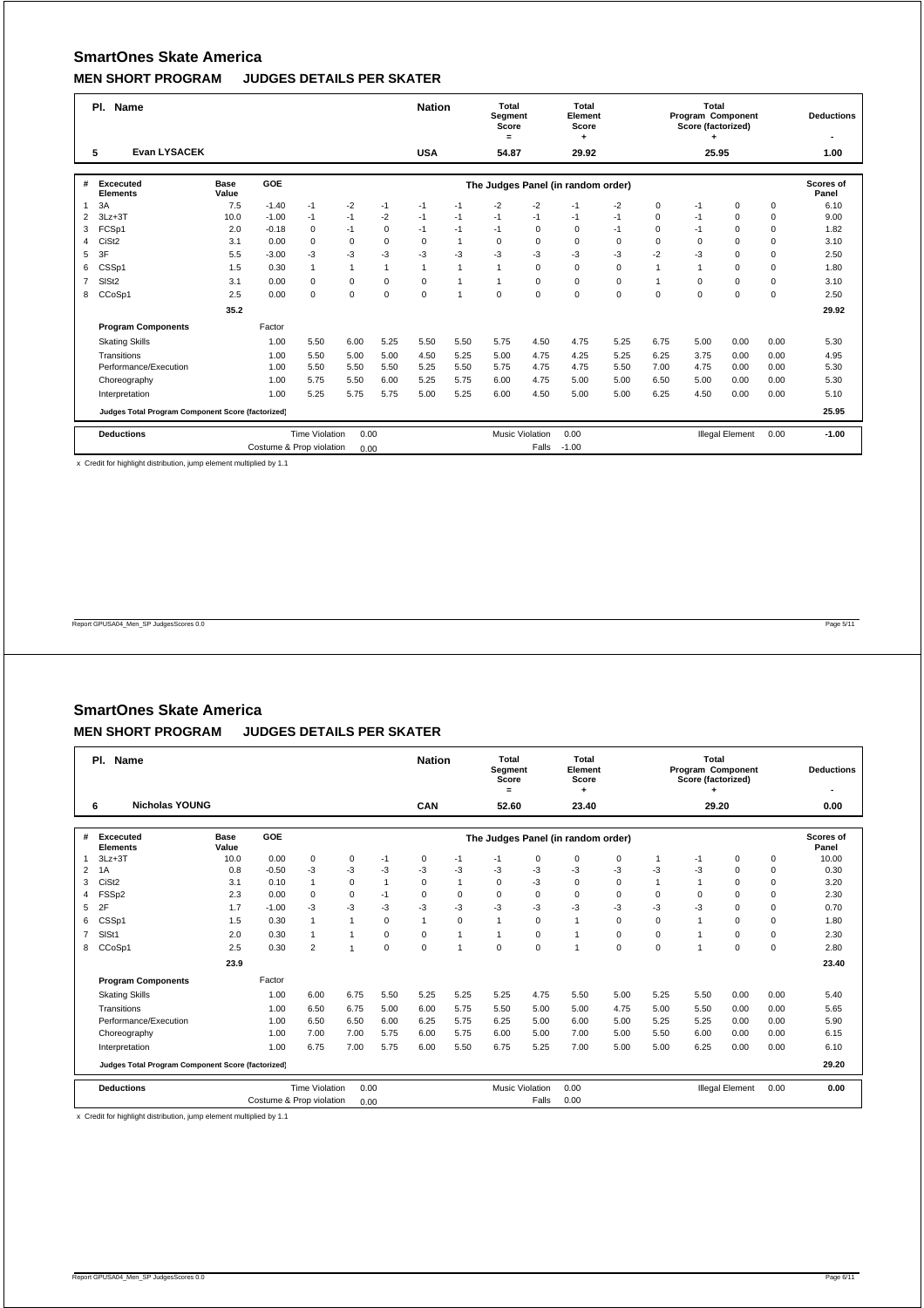|                | PI.<br>Name                                       |                      | <b>Nation</b>            |                       | Total<br>Segment<br>Score<br>$=$ |             | Total<br>Element<br>Score<br>٠ |             |       | Total<br>Program Component<br>Score (factorized) |                                    |             | <b>Deductions</b> |             |                        |      |                    |
|----------------|---------------------------------------------------|----------------------|--------------------------|-----------------------|----------------------------------|-------------|--------------------------------|-------------|-------|--------------------------------------------------|------------------------------------|-------------|-------------------|-------------|------------------------|------|--------------------|
|                | <b>Ben FERREIRA</b><br>$\overline{7}$             |                      |                          |                       |                                  |             | CAN                            |             | 51.33 |                                                  | 26.18                              |             |                   | 25.15       |                        |      | 0.00               |
| #              | <b>Excecuted</b><br><b>Elements</b>               | <b>Base</b><br>Value | <b>GOE</b>               |                       |                                  |             |                                |             |       |                                                  | The Judges Panel (in random order) |             |                   |             |                        |      | Scores of<br>Panel |
| $\mathbf{1}$   | $3Lz + 3T$                                        | 10.0                 | $-0.20$                  | $\mathbf 0$           | $\mathbf 0$                      | $\mathbf 0$ | 0                              | $-1$        | 0     | $\mathbf 0$                                      | $-1$                               | $\Omega$    | $\mathbf 0$       | $-1$        | $\Omega$               | 0    | 9.80               |
| $\overline{2}$ | 3A                                                | 7.5                  | $-2.00$                  | $-2$                  | $-2$                             | $-2$        | $-2$                           | $-2$        | $-2$  | $-2$                                             | $-2$                               | $-1$        | $-2$              | $-2$        | $\Omega$               | 0    | 5.50               |
| 3              | CiSt1                                             | 2.0                  | 0.00                     | $\mathbf 0$           | $\mathbf 0$                      | $\Omega$    | $\mathbf 0$                    | $\mathbf 0$ | 0     | $\Omega$                                         | $\Omega$                           | $\Omega$    | $\Omega$          | $\Omega$    | $\Omega$               | 0    | 2.00               |
| 4              | FSS <sub>p2</sub>                                 | 2.3                  | $-0.06$                  | 0                     | $-1$                             | $\Omega$    | $\Omega$                       | $-1$        | $-1$  | $\Omega$                                         | $\Omega$                           | $\Omega$    | $\Omega$          | $\Omega$    | $\Omega$               | 0    | 2.24               |
| 5              | 2F                                                | 1.7                  | $-1.00$                  | $-3$                  | $-3$                             | -3          | -3                             | $-3$        | -3    | -3                                               | -3                                 | -3          | $-3$              | $-3$        | $\Omega$               | 0    | 0.70               |
| 6              | CCSp1                                             | 1.5                  | 0.00                     | $\mathbf 0$           | $\mathbf 0$                      | $\Omega$    | $\mathbf 0$                    | $-1$        | 0     | $\mathbf 0$                                      | $\mathbf 0$                        | $\mathbf 0$ | $\Omega$          | $\mathbf 0$ | $\Omega$               | 0    | 1.50               |
| $\overline{7}$ | SISt1                                             | 2.0                  | $-0.06$                  | $\Omega$              | $-1$                             | $\Omega$    | $\Omega$                       | $-1$        | $-1$  | $\mathbf 0$                                      | $\mathbf 0$                        | $\mathbf 0$ | $\Omega$          | $-1$        | $\Omega$               | 0    | 1.94               |
| 8              | CCoSp1                                            | 2.5                  | 0.00                     | $\mathbf{1}$          | $\mathbf 0$                      | $\Omega$    | $\mathbf 0$                    | $\mathbf 0$ | 0     | $\mathbf 0$                                      | $\mathbf 0$                        | $\mathbf 0$ | $\Omega$          | 1           | $\Omega$               | 0    | 2.50               |
|                |                                                   | 29.5                 |                          |                       |                                  |             |                                |             |       |                                                  |                                    |             |                   |             |                        |      | 26.18              |
|                | <b>Program Components</b>                         |                      | Factor                   |                       |                                  |             |                                |             |       |                                                  |                                    |             |                   |             |                        |      |                    |
|                | <b>Skating Skills</b>                             |                      | 1.00                     | 6.00                  | 5.50                             | 5.50        | 5.00                           | 4.75        | 4.50  | 5.75                                             | 4.75                               | 4.50        | 5.75              | 4.75        | 0.00                   | 0.00 | 5.15               |
|                | Transitions                                       |                      | 1.00                     | 5.50                  | 4.75                             | 5.25        | 5.00                           | 4.75        | 4.00  | 5.50                                             | 4.50                               | 4.25        | 5.00              | 5.00        | 0.00                   | 0.00 | 4.90               |
|                | Performance/Execution                             |                      | 1.00                     | 5.25                  | 5.25                             | 6.00        | 4.75                           | 4.50        | 5.00  | 5.75                                             | 5.00                               | 4.50        | 5.25              | 4.75        | 0.00                   | 0.00 | 4.95               |
|                | Choreography                                      |                      | 1.00                     | 5.75                  | 5.25                             | 5.50        | 5.25                           | 5.00        | 5.00  | 5.50                                             | 4.75                               | 4.25        | 5.50              | 5.50        | 0.00                   | 0.00 | 5.15               |
|                | Interpretation                                    |                      | 1.00                     | 5.25                  | 5.50                             | 5.75        | 4.75                           | 5.00        | 4.50  | 5.25                                             | 4.75                               | 4.50        | 5.25              | 4.25        | 0.00                   | 0.00 | 5.00               |
|                | Judges Total Program Component Score (factorized) |                      |                          |                       |                                  |             |                                |             |       |                                                  |                                    |             |                   |             |                        |      | 25.15              |
|                | <b>Deductions</b>                                 |                      |                          | <b>Time Violation</b> | 0.00                             |             |                                |             |       | <b>Music Violation</b>                           | 0.00                               |             |                   |             | <b>Illegal Element</b> | 0.00 | 0.00               |
|                |                                                   |                      | Costume & Prop violation |                       | 0.00                             |             |                                |             |       | Falls                                            | 0.00                               |             |                   |             |                        |      |                    |

x Credit for highlight distribution, jump element multiplied by 1.1

Report GPUSA04\_Men\_SP JudgesScores 0.0 Page 7/11

# **SmartOnes Skate America**

#### **MEN SHORT PROGRAM JUDGES DETAILS PER SKATER**

|                | <b>Name</b><br>PI.                                |                      |                          |                       |                |             | <b>Nation</b> |                | Total<br>Segment<br>Score<br>$=$ |                        | Total<br>Element<br>Score<br>٠     |                |             | Total<br><b>Program Component</b><br>Score (factorized) |                        |             | <b>Deductions</b>  |
|----------------|---------------------------------------------------|----------------------|--------------------------|-----------------------|----------------|-------------|---------------|----------------|----------------------------------|------------------------|------------------------------------|----------------|-------------|---------------------------------------------------------|------------------------|-------------|--------------------|
|                | <b>Vakhtang MURVANIDZE</b><br>8                   |                      |                          |                       |                |             | GEO           |                | 51.22                            |                        | 24.72                              |                |             | 26.50                                                   |                        |             | 0.00               |
| #              | Excecuted<br><b>Elements</b>                      | <b>Base</b><br>Value | GOE                      |                       |                |             |               |                |                                  |                        | The Judges Panel (in random order) |                |             |                                                         |                        |             | Scores of<br>Panel |
| 1              | $3T+2T$                                           | 5.3                  | $-2.40$                  | $-2$                  | $-2$           | $-1$        | $-2$          | $-3$           | $-3$                             | $-3$                   | -3                                 | $-2$           | $-2$        | -3                                                      | $\mathbf 0$            | $\mathbf 0$ | 2.90               |
| $\overline{2}$ | 3A                                                | 7.5                  | $-3.00$                  | $-3$                  | $-3$           | $-3$        | $-3$          | $-3$           | $-3$                             | $-3$                   | $-3$                               | $-3$           | $-3$        | $-3$                                                    | $\mathbf 0$            | $\mathbf 0$ | 4.50               |
| 3              | FCSp2                                             | 2.3                  | 0.10                     | $\mathbf{1}$          | $\mathbf 0$    | $-1$        | 0             | $\mathbf 0$    | $\mathbf 0$                      | 0                      | $-1$                               | $\overline{1}$ | $\mathbf 0$ | $\mathbf 0$                                             | $\mathbf 0$            | 0           | 2.40               |
| $\overline{4}$ | 3Lz                                               | 6.0                  | $-1.60$                  | $-2$                  | $-1$           | $\Omega$    | $-2$          | $-2$           | $-3$                             | $-3$                   | $-1$                               | $-1$           | $-1$        | $-1$                                                    | $\Omega$               | $\Omega$    | 4.40               |
| 5              | SIS <sub>t2</sub>                                 | 3.1                  | 0.10                     | $\mathbf 0$           | $\mathbf 0$    | 1           | 0             | $\overline{1}$ | $\mathbf{1}$                     | $\mathbf 0$            | 1                                  | 0              |             | $\mathbf{1}$                                            | $\mathbf 0$            | $\mathbf 0$ | 3.20               |
| 6              | CCoSp1                                            | 2.5                  | $-0.18$                  | $-1$                  | $-1$           | $\Omega$    | $-1$          | $\mathbf 0$    | $\Omega$                         | $-1$                   | $\Omega$                           | $\overline{1}$ | $\Omega$    | $-1$                                                    | $\Omega$               | $\mathbf 0$ | 2.32               |
| $7^{\circ}$    | CiSt <sub>2</sub>                                 | 3.1                  | 0.00                     | $\mathbf 0$           | $-1$           | $\Omega$    | $\Omega$      | $\mathbf 0$    | $\mathbf{1}$                     | $\Omega$               | $\Omega$                           | $\Omega$       |             | $\mathbf{1}$                                            | $\Omega$               | $\mathbf 0$ | 3.10               |
| 8              | CCSp1                                             | 1.5                  | 0.40                     | $\overline{1}$        | $\overline{1}$ | $\mathbf 0$ | 1             | $\mathbf 0$    | $\overline{1}$                   | $\Omega$               | 1                                  | $\overline{1}$ | $\Omega$    | $\overline{1}$                                          | $\Omega$               | $\mathbf 0$ | 1.90               |
|                |                                                   | 31.3                 |                          |                       |                |             |               |                |                                  |                        |                                    |                |             |                                                         |                        |             | 24.72              |
|                | <b>Program Components</b>                         |                      | Factor                   |                       |                |             |               |                |                                  |                        |                                    |                |             |                                                         |                        |             |                    |
|                | <b>Skating Skills</b>                             |                      | 1.00                     | 5.75                  | 5.50           | 5.50        | 5.50          | 5.00           | 5.25                             | 5.00                   | 5.00                               | 5.25           | 6.25        | 5.50                                                    | 0.00                   | 0.00        | 5.25               |
|                | Transitions                                       |                      | 1.00                     | 5.50                  | 4.50           | 5.25        | 3.75          | 5.25           | 4.50                             | 4.75                   | 5.00                               | 5.50           | 5.50        | 4.75                                                    | 0.00                   | 0.00        | 5.00               |
|                | Performance/Execution                             |                      | 1.00                     | 5.75                  | 5.50           | 6.00        | 4.75          | 5.75           | 6.00                             | 5.00                   | 5.50                               | 5.25           | 6.25        | 5.50                                                    | 0.00                   | 0.00        | 5.40               |
|                | Choreography                                      |                      | 1.00                     | 5.75                  | 5.25           | 5.50        | 5.00          | 5.75           | 5.75                             | 4.75                   | 5.50                               | 5.25           | 6.00        | 6.00                                                    | 0.00                   | 0.00        | 5.35               |
|                | Interpretation                                    |                      | 1.00                     | 5.75                  | 5.50           | 5.75        | 4.75          | 5.75           | 6.50                             | 5.00                   | 5.75                               | 5.50           | 6.00        | 6.00                                                    | 0.00                   | 0.00        | 5.50               |
|                | Judges Total Program Component Score (factorized) |                      |                          |                       |                |             |               |                |                                  |                        |                                    |                |             |                                                         |                        |             | 26.50              |
|                | <b>Deductions</b>                                 |                      |                          | <b>Time Violation</b> | 0.00           |             |               |                |                                  | <b>Music Violation</b> | 0.00                               |                |             |                                                         | <b>Illegal Element</b> | 0.00        | 0.00               |
|                |                                                   |                      | Costume & Prop violation |                       | 0.00           |             |               |                |                                  | Falls                  | 0.00                               |                |             |                                                         |                        |             |                    |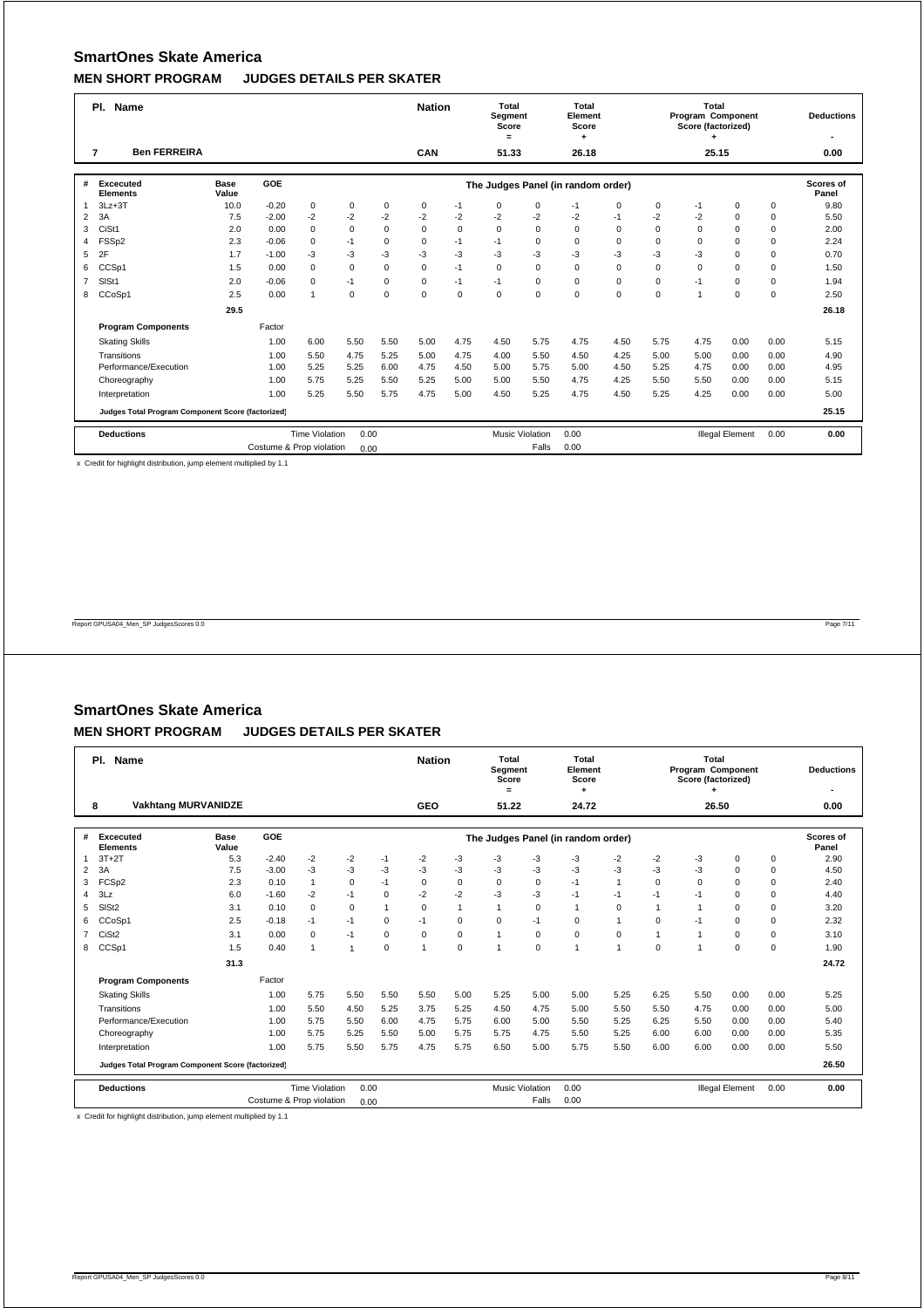|                | PI.<br>Name                                       |                      | <b>Nation</b>            |                       | Total<br>Segment<br>Score<br>$=$ |                | Total<br>Element<br>Score<br>٠ |             |                | Total<br>Program Component<br>Score (factorized) |                                    |             | <b>Deductions</b> |             |                        |      |                    |
|----------------|---------------------------------------------------|----------------------|--------------------------|-----------------------|----------------------------------|----------------|--------------------------------|-------------|----------------|--------------------------------------------------|------------------------------------|-------------|-------------------|-------------|------------------------|------|--------------------|
|                | Lun SONG<br>9                                     |                      |                          |                       |                                  |                | <b>CHN</b>                     |             | 51.08          |                                                  | 26.38                              |             |                   | 24.70       |                        |      | 0.00               |
| #              | <b>Excecuted</b><br><b>Elements</b>               | <b>Base</b><br>Value | <b>GOE</b>               |                       |                                  |                |                                |             |                |                                                  | The Judges Panel (in random order) |             |                   |             |                        |      | Scores of<br>Panel |
| $\mathbf{1}$   | $4T+1T$                                           | 9.4                  | $-2.80$                  | $-3$                  | $-3$                             | $-3$           | $-3$                           | -3          | $-3$           | -3                                               | $-2$                               | $-1$        | -3                | $-3$        | $\Omega$               | 0    | 6.60               |
| $\overline{2}$ | 2A                                                | 3.3                  | 0.00                     | $\mathbf 0$           | $\mathbf 0$                      | $\Omega$       | $\mathbf 0$                    | $\mathbf 0$ | $-1$           | $\Omega$                                         | $\mathbf 0$                        | 0           | $\Omega$          | $\Omega$    | $\Omega$               | 0    | 3.30               |
| 3              | FCSp1                                             | 2.0                  | 0.00                     | $\mathbf 0$           | $\mathbf 0$                      | $\Omega$       | $-1$                           | $\mathbf 0$ | $-1$           | $\Omega$                                         | $\Omega$                           | $\Omega$    | $-1$              | $-1$        | $\Omega$               | 0    | 2.00               |
| $\overline{4}$ | SeSt <sub>2</sub>                                 | 3.1                  | 0.00                     | $\Omega$              | $\Omega$                         | $\overline{1}$ | $\overline{1}$                 | $\Omega$    | $\overline{2}$ | $\Omega$                                         | $\Omega$                           | $\Omega$    | $\Omega$          | $\Omega$    | $\Omega$               | 0    | 3.10               |
| 5              | 3Lz                                               | 6.0                  | $-0.20$                  | $\mathbf 0$           | $\mathbf 0$                      | $\Omega$       | $\mathbf 0$                    | $-1$        | $-1$           | $-1$                                             | $\Omega$                           | $\Omega$    | $\Omega$          | $\Omega$    | $\Omega$               | 0    | 5.80               |
| 6              | CSSp1                                             | 1.5                  | $-0.24$                  | $-1$                  | $-1$                             | $\Omega$       | $\mathbf 0$                    | $-2$        | 0              | $\mathbf 0$                                      | $-1$                               | $-1$        | $\Omega$          | $-1$        | $\Omega$               | 0    | 1.26               |
| $\overline{7}$ | CiSt1                                             | 2.0                  | $-0.06$                  | $\overline{1}$        | $-1$                             | $\Omega$       | $\Omega$                       | $\mathbf 0$ | $\mathbf{1}$   | $-1$                                             | $\mathbf 0$                        | $\mathbf 0$ | $\mathbf 0$       | $\mathbf 0$ | $\Omega$               | 0    | 1.94               |
| 8              | CCoSp1                                            | 2.5                  | $-0.12$                  | $-2$                  | $-1$                             | $\Omega$       | $\mathbf 0$                    | $\mathbf 0$ | $-2$           | $\mathbf 0$                                      | $-1$                               | $\mathbf 0$ | $-2$              | $-2$        | $\Omega$               | 0    | 2.38               |
|                |                                                   | 29.8                 |                          |                       |                                  |                |                                |             |                |                                                  |                                    |             |                   |             |                        |      | 26.38              |
|                | <b>Program Components</b>                         |                      | Factor                   |                       |                                  |                |                                |             |                |                                                  |                                    |             |                   |             |                        |      |                    |
|                | <b>Skating Skills</b>                             |                      | 1.00                     | 5.25                  | 5.75                             | 5.75           | 7.25                           | 5.25        | 6.50           | 4.50                                             | 4.75                               | 4.75        | 6.25              | 3.75        | 0.00                   | 0.00 | 5.15               |
|                | Transitions                                       |                      | 1.00                     | 4.75                  | 4.75                             | 5.00           | 5.50                           | 4.50        | 4.75           | 4.25                                             | 4.50                               | 5.00        | 5.50              | 2.75        | 0.00                   | 0.00 | 4.70               |
|                | Performance/Execution                             |                      | 1.00                     | 5.75                  | 5.00                             | 5.50           | 6.00                           | 5.00        | 5.25           | 4.00                                             | 5.00                               | 5.00        | 6.00              | 3.75        | 0.00                   | 0.00 | 5.15               |
|                | Choreography                                      |                      | 1.00                     | 5.50                  | 4.75                             | 5.75           | 6.75                           | 5.00        | 5.50           | 4.25                                             | 4.50                               | 4.75        | 6.00              | 3.75        | 0.00                   | 0.00 | 4.90               |
|                | Interpretation                                    |                      | 1.00                     | 5.00                  | 4.75                             | 5.50           | 5.75                           | 5.00        | 5.00           | 4.00                                             | 4.75                               | 4.50        | 5.75              | 3.25        | 0.00                   | 0.00 | 4.80               |
|                | Judges Total Program Component Score (factorized) |                      |                          |                       |                                  |                |                                |             |                |                                                  |                                    |             |                   |             |                        |      | 24.70              |
|                | <b>Deductions</b>                                 |                      |                          | <b>Time Violation</b> | 0.00                             |                |                                |             |                | <b>Music Violation</b>                           | 0.00                               |             |                   |             | <b>Illegal Element</b> | 0.00 | 0.00               |
|                |                                                   |                      | Costume & Prop violation |                       | 0.00                             |                |                                |             |                | Falls                                            | 0.00                               |             |                   |             |                        |      |                    |

x Credit for highlight distribution, jump element multiplied by 1.1

Report GPUSA04\_Men\_SP JudgesScores 0.0 Page 9/11

### **SmartOnes Skate America**

#### **MEN SHORT PROGRAM JUDGES DETAILS PER SKATER**

|                | PI.<br><b>Name</b>                                |                      |                          |                       |                |                | <b>Nation</b> |                | <b>Total</b><br>Segment<br>Score<br>$\equiv$ |                        | Total<br>Element<br>Score          |                |              | Total<br>Program Component<br>Score (factorized) |                        |             | <b>Deductions</b>  |
|----------------|---------------------------------------------------|----------------------|--------------------------|-----------------------|----------------|----------------|---------------|----------------|----------------------------------------------|------------------------|------------------------------------|----------------|--------------|--------------------------------------------------|------------------------|-------------|--------------------|
|                | <b>Alexander SHUBIN</b><br>10                     |                      |                          |                       |                |                | <b>RUS</b>    |                | 47.08                                        |                        | 21.28                              |                |              | 25.80                                            |                        |             | 0.00               |
| #              | Excecuted<br><b>Elements</b>                      | <b>Base</b><br>Value | GOE                      |                       |                |                |               |                |                                              |                        | The Judges Panel (in random order) |                |              |                                                  |                        |             | Scores of<br>Panel |
| $\mathbf{1}$   | 1A                                                | 0.8                  | $-0.50$                  | $-3$                  | $-3$           | -3             | $-3$          | -3             | -3                                           | $-3$                   | $-3$                               | $\mathbf 0$    | -3           | -3                                               | $\mathbf 0$            | 0           | 0.30               |
| 2              | $3T+3T$                                           | 8.0                  | 0.20                     | $-1$                  | $\Omega$       | $\overline{1}$ | $\Omega$      | $\overline{1}$ | $\Omega$                                     | $\Omega$               | $\mathbf{1}$                       | $\Omega$       | $\mathbf{1}$ | $\Omega$                                         | $\Omega$               | $\mathbf 0$ | 8.20               |
| 3              | CCSp1                                             | 1.5                  | 0.10                     | $-1$                  | $\mathbf 0$    | $\overline{1}$ | $\mathbf{1}$  | $\mathbf 0$    | $\mathbf 0$                                  |                        | $\Omega$                           | $\Omega$       |              | $\Omega$                                         | $\Omega$               | $\mathbf 0$ | 1.60               |
| 4              | 2F                                                | 1.7                  | $-1.00$                  | $-3$                  | -3             | $-3$           | $-3$          | $-3$           | $-3$                                         | $-3$                   | $-3$                               | $\Omega$       | $-3$         | -3                                               | $\Omega$               | $\mathbf 0$ | 0.70               |
| 5              | SIS <sub>t2</sub>                                 | 3.1                  | 0.00                     | $\mathbf{1}$          | $\mathbf 0$    | $\Omega$       | 0             | $\mathbf 0$    | $\mathbf{1}$                                 | $\mathbf 0$            | $\mathbf 0$                        | $\Omega$       | $\mathbf 0$  | $\overline{1}$                                   | $\mathbf 0$            | $\mathbf 0$ | 3.10               |
| 6              | FCSp1                                             | 2.0                  | $-0.42$                  | $-2$                  | $-1$           | $-1$           | $-1$          | $-1$           | $-3$                                         | $-2$                   | $-2$                               | $-1$           | $-2$         | $-2$                                             | $\Omega$               | $\mathbf 0$ | 1.58               |
| $\overline{7}$ | CiSt <sub>2</sub>                                 | 3.1                  | 0.00                     | $\Omega$              | $\mathbf 0$    | $\Omega$       | $\Omega$      | $\mathbf 0$    | $\mathbf{1}$                                 | $\Omega$               | $\Omega$                           | $\Omega$       | $\Omega$     | $-1$                                             | $\Omega$               | $\mathbf 0$ | 3.10               |
| 8              | CCoSp1                                            | 2.5                  | 0.20                     | $\mathbf 0$           | $\overline{1}$ | 1              | $\mathbf 0$   | 0              | $\overline{1}$                               | $\Omega$               | 1                                  | $\overline{1}$ | $\Omega$     | $\mathbf 0$                                      | $\mathbf 0$            | $\mathbf 0$ | 2.70               |
|                |                                                   | 22.7                 |                          |                       |                |                |               |                |                                              |                        |                                    |                |              |                                                  |                        |             | 21.28              |
|                | <b>Program Components</b>                         |                      | Factor                   |                       |                |                |               |                |                                              |                        |                                    |                |              |                                                  |                        |             |                    |
|                | <b>Skating Skills</b>                             |                      | 1.00                     | 6.50                  | 5.25           | 6.00           | 4.75          | 5.50           | 6.00                                         | 5.00                   | 5.00                               | 5.25           | 5.75         | 4.50                                             | 0.00                   | 0.00        | 5.20               |
|                | Transitions                                       |                      | 1.00                     | 6.50                  | 4.25           | 5.00           | 5.00          | 4.75           | 5.75                                         | 4.75                   | 4.50                               | 5.00           | 5.25         | 2.75                                             | 0.00                   | 0.00        | 4.80               |
|                | Performance/Execution                             |                      | 1.00                     | 7.00                  | 5.50           | 6.25           | 5.00          | 5.25           | 6.00                                         | 5.00                   | 4.25                               | 5.50           | 5.50         | 3.75                                             | 0.00                   | 0.00        | 5.25               |
|                | Choreography                                      |                      | 1.00                     | 6.75                  | 5.00           | 5.75           | 5.25          | 5.25           | 6.50                                         | 4.50                   | 4.75                               | 5.25           | 5.50         | 4.25                                             | 0.00                   | 0.00        | 5.10               |
|                | Interpretation                                    |                      | 1.00                     | 6.75                  | 5.75           | 6.00           | 5.50          | 5.50           | 6.50                                         | 5.00                   | 4.75                               | 5.50           | 5.50         | 3.75                                             | 0.00                   | 0.00        | 5.45               |
|                | Judges Total Program Component Score (factorized) |                      |                          |                       |                |                |               |                |                                              |                        |                                    |                |              |                                                  |                        |             | 25.80              |
|                | <b>Deductions</b>                                 |                      |                          | <b>Time Violation</b> | 0.00           |                |               |                |                                              | <b>Music Violation</b> | 0.00                               |                |              |                                                  | <b>Illegal Element</b> | 0.00        | 0.00               |
|                |                                                   |                      | Costume & Prop violation |                       | 0.00           |                |               |                |                                              | Falls                  | 0.00                               |                |              |                                                  |                        |             |                    |